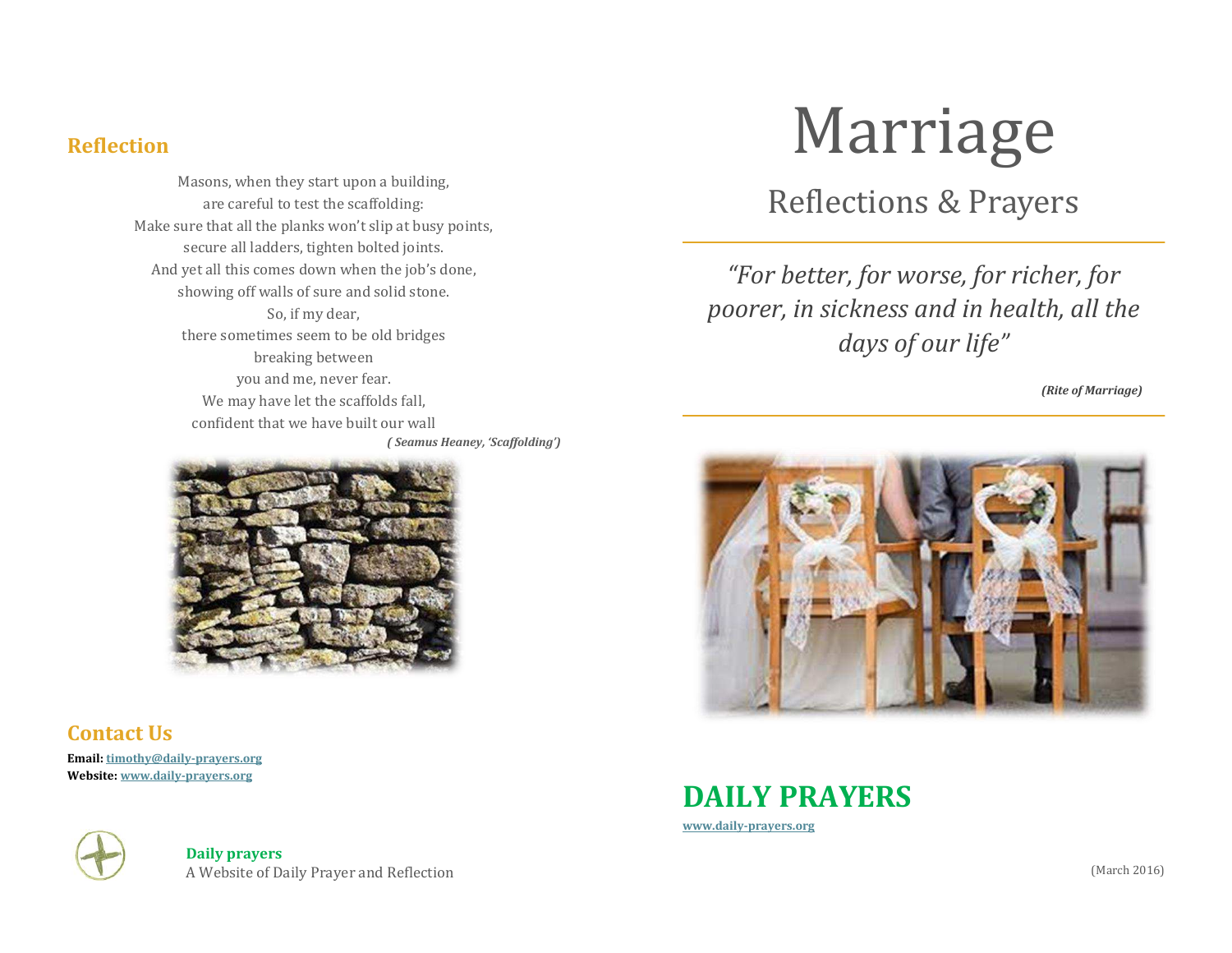### Contents

To have & to hold from this day forward



## Marriage & Children



*"Are you willing to accept with love the children God may send you, and bring them up in accordance with the law of Christ, and his church?"*

*(Rite of Marriage)*

#### Prayer to St Gerard for Parenthood

O glorious Saint Gerard, powerful intercessor before God, and wonder worker of our day, we call upon you and seek your help. You who always fulfilled God's will on earth, help me to do God's holy will. Intercede with the Giver of life, from whom all parenthood proceeds, that we may conceive and raise children who will please God in this life, and be heirs to the kingdom of heaven.

Amen.

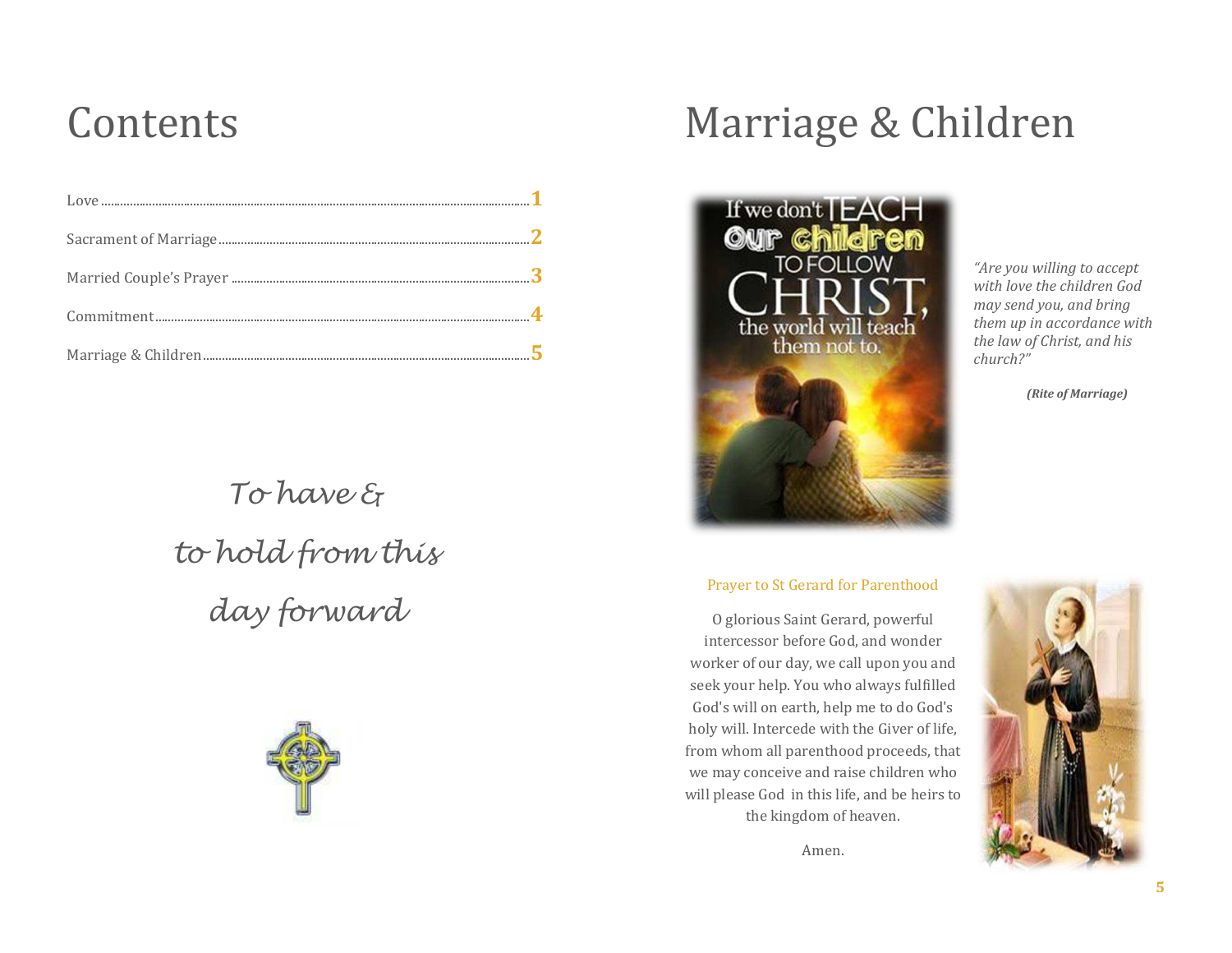### Commitment

person or thing into the implies committal based  $the =$ sature of infor of rela transferrir omethir elegate implie consig esp. one of inferi tv. and removal of somet ng und :om·mit·men -mən mitted 2. offici 1 cons: rison, to a m ital ho somethi a 4. buy

Marriage is a sacred, lifelong commitment to one another 'through better or worse'.

#### Marriage means being in love for the rest of your life

Marriage is love walking hand in hand together. It's laughing with each other about silly little things, and learning to discuss big things with care and tenderness. In marriage, love is trusting each other when you're apart. It's getting over disappointments and hurts, knowing that these are present in all relationships. It's the realization that there is no one else in this world that you'd rather be with than the one you're married to. It's thinking of new things to do together; It's growing old together. Marriage is being in love for the rest of your life.

*(Chris Ardis)*

#### Love



St. Paul best describes love in his letters to the Corinthians,

*Love is always patient and kind;* 

*it is never jealous; love is never boastful or conceited;* 

*it is never rude or selfish; it does not take offence, and is not resentful.* 

*Love takes no pleasure in other people's sins but delights in the truth;*

*it is always ready to excuse, to trust, to hope,* 

*and to endure whatever comes.* 

*Love does not come to an end.*

*(St Paul to the Corinthians 13:4-8)*